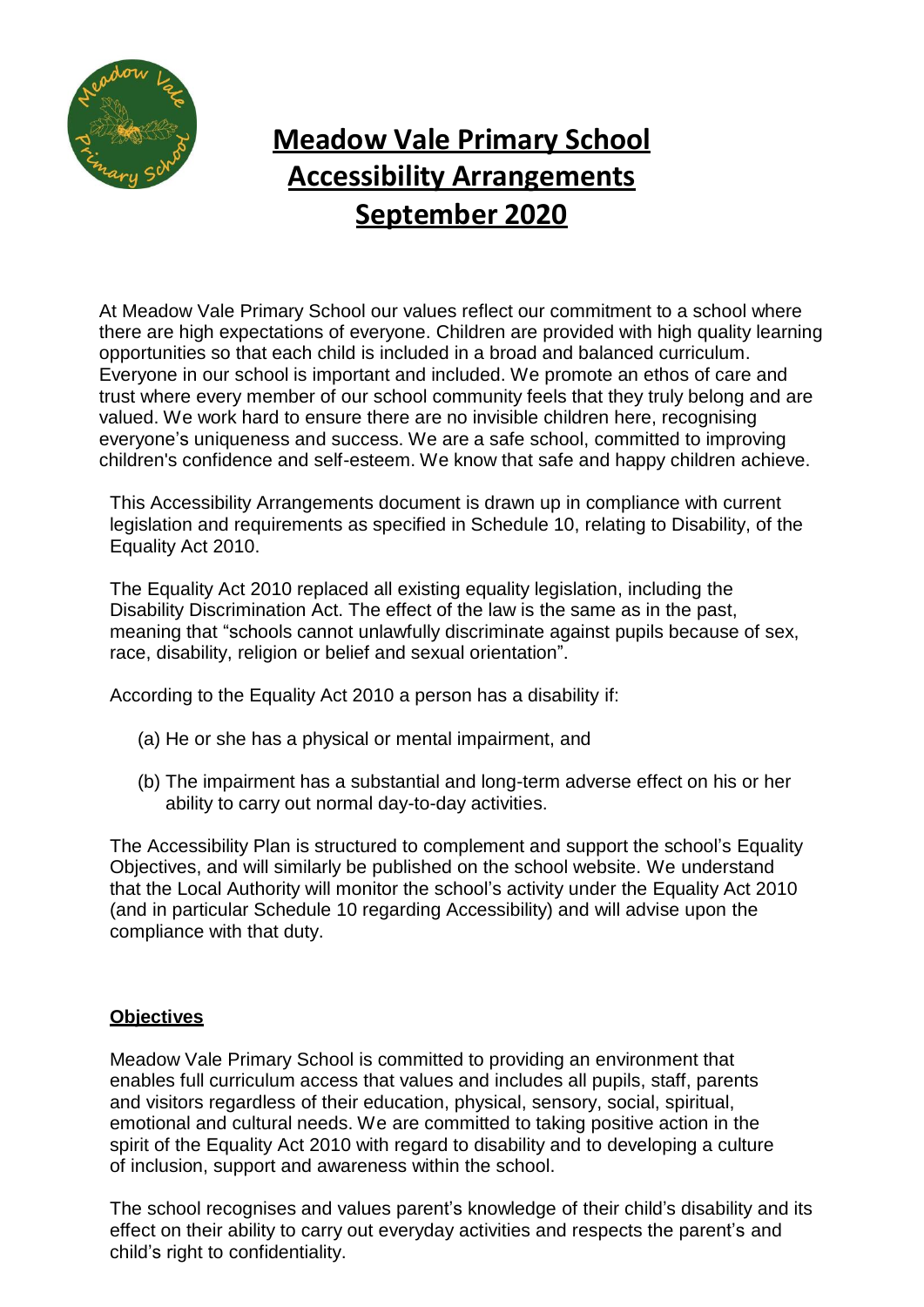## **Physical Access**

| Corridor                          | Keep corridors clear from obstructions. Lift for access to levels in<br>KS1.                                                                                                             |
|-----------------------------------|------------------------------------------------------------------------------------------------------------------------------------------------------------------------------------------|
| Wheelchair access                 | See wheelchair ramp access on plan attached                                                                                                                                              |
| Disabled parking                  | Spaces available in all 3 school car parks                                                                                                                                               |
| <b>Disabled Toilet</b>            | In place in the Nursery building for EYFS, the Year 2 area for KS1 and<br>along the main corridor for KS2.                                                                               |
| Changing and Shower<br>facilities | In place along the main corridor in KS2                                                                                                                                                  |
| Plan for Improvement              |                                                                                                                                                                                          |
| Year 5 Access                     | First floor classrooms currently inaccessible. SLT to decide how we ensure<br>all learners have access to Year 5 classrooms and relocate year<br>groups/classes according to pupil need. |

## **Curriculum Access**

| Differentiation in<br>Teaching                                                                                                               | SLT and SENCo to monitor quality of differentiation and provision for<br>SEND pupils.                                                                                          |
|----------------------------------------------------------------------------------------------------------------------------------------------|--------------------------------------------------------------------------------------------------------------------------------------------------------------------------------|
| Meeting specific<br>needs                                                                                                                    | Access to the appropriate educational resources/seating positions for both<br>visually and hearing-impaired pupils, including organised visits from the<br>Sensory Consortium. |
| Interventions                                                                                                                                | Ongoing monitoring of current interventions and their success/impact on<br>progress.                                                                                           |
| Classrooms are<br>organised to promote the<br>participation and<br>independence of all<br>pupils                                             | SENCo to ensure that lessons are planned to meet the needs of all<br>pupils in the class.                                                                                      |
| Staff training in the<br>production,<br>implementation and<br>review of EHCP<br>Provision Maps,<br>Learning Plans and<br>monitoring systems. | SENCo to deliver regular training to all teaching staff regarding SEND.<br>SENCo to attend PPM meetings to ensure inclusion is considered at every<br>level of discussion.     |
| Plan for improvement                                                                                                                         |                                                                                                                                                                                |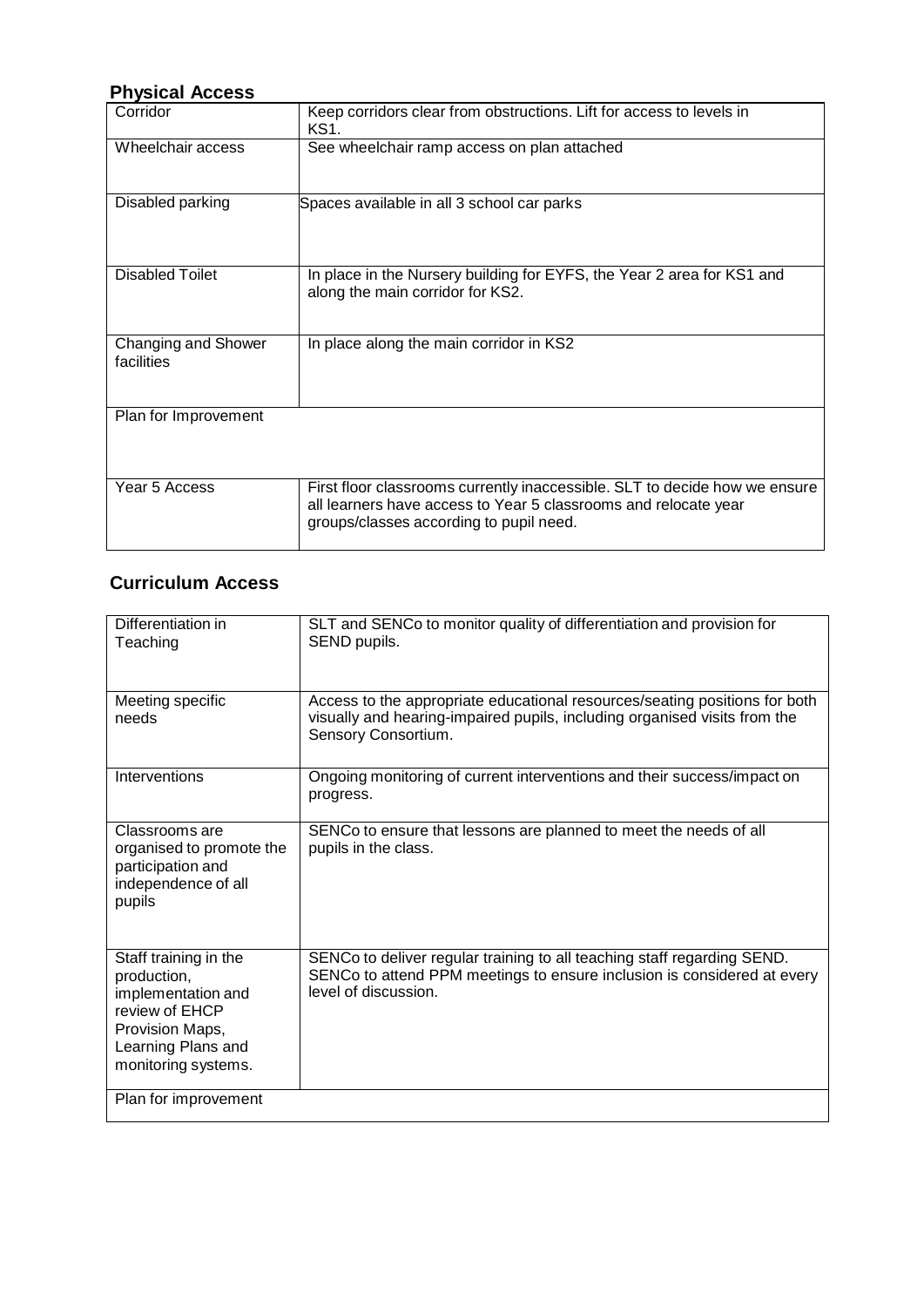| Plan for improvement                                                                                                         |                                                                                                                                                                                                     |
|------------------------------------------------------------------------------------------------------------------------------|-----------------------------------------------------------------------------------------------------------------------------------------------------------------------------------------------------|
| Availability of written<br>material in alternative<br>formats when<br>specifically requested                                 | The school will make itself aware of the services available for converting<br>written information to alternative formats.                                                                           |
| Review documentation<br>on website to check<br>accessibility for parents<br>with English as an<br><b>Additional Language</b> | The school will review formats publicised on school website– particularly for<br>new parents to the school, in order to ensure accessibility for parents with<br>English as an additional language. |

This Accessibility Plan should be read in conjunction with the following school policies, strategies and documents:

 Health & Safety Policy School Improvement Plan Special Educational Needs and Disability Policy

**A plan of the school buildings showing areas of accessibility is shown overleaf.**